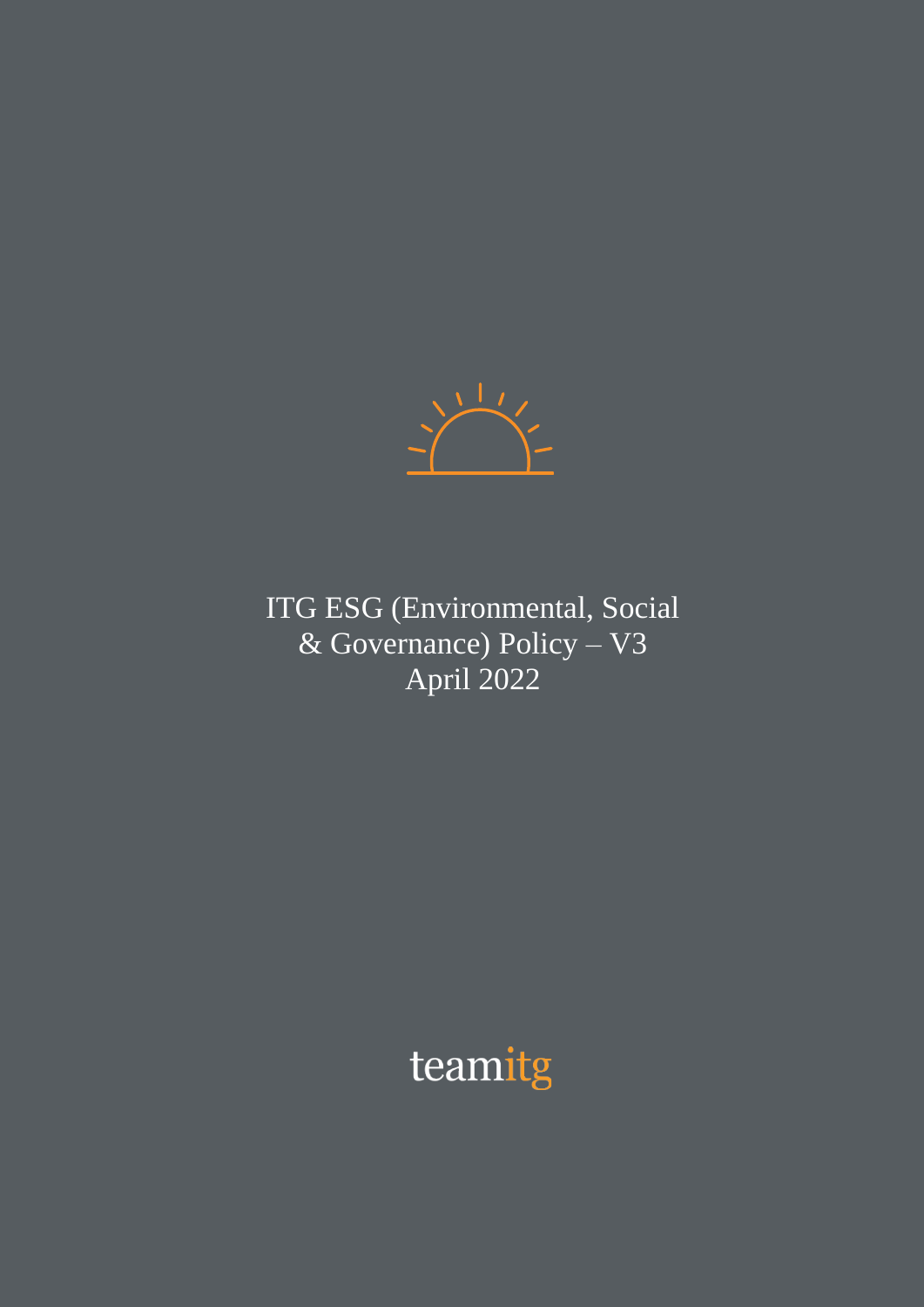#### **Introduction & Overview**

ITG recognises that is has legal, financial, and moral responsibilities to manage the environmental, social and governance (ESG) impacts that arise from our business operations.

We understand that now, more than ever, in challenging times across the globe, we all have a responsibility to create a more sustainable and inclusive world, and ITG can contribute to this.

ITG recognises its key issues relate to the below:

- Act on climate change and limit impacts on the environment created by our day-today operations and investment in sustainability initiatives.
- Relentlessly invest in our people, creating an inclusive workplace for all and placing employee wellbeing at the forefront.
- Protecting and securing both our own and our clients' data.
- Managing and influencing ESG issues within our supply chain.
- Ensuring we give back to local communities that we operate within.

We align our ESG Policy to the UN SDGs (United Nations Sustainable Development Goals) – [Click here to find out more about the UN SDGs.](https://sdgs.un.org/goals)

#### **Acting on Climate Change, limiting impacts on the environment, and investing in sustainability initiatives**



We understand climate change is real and is happening now, we recognise that we must act now, for the world of today and tomorrow.

We are ISO 14001 accredited (the international standard for environmental management).

We have set ourselves a target of becoming carbon neutral by the end of 2022. To achieve this, we will be looking at a number of initiatives such as the planting of 1 million trees, which not only offers a benefit of carbon sequestration, but also aligns to a number of the UN SDGs.

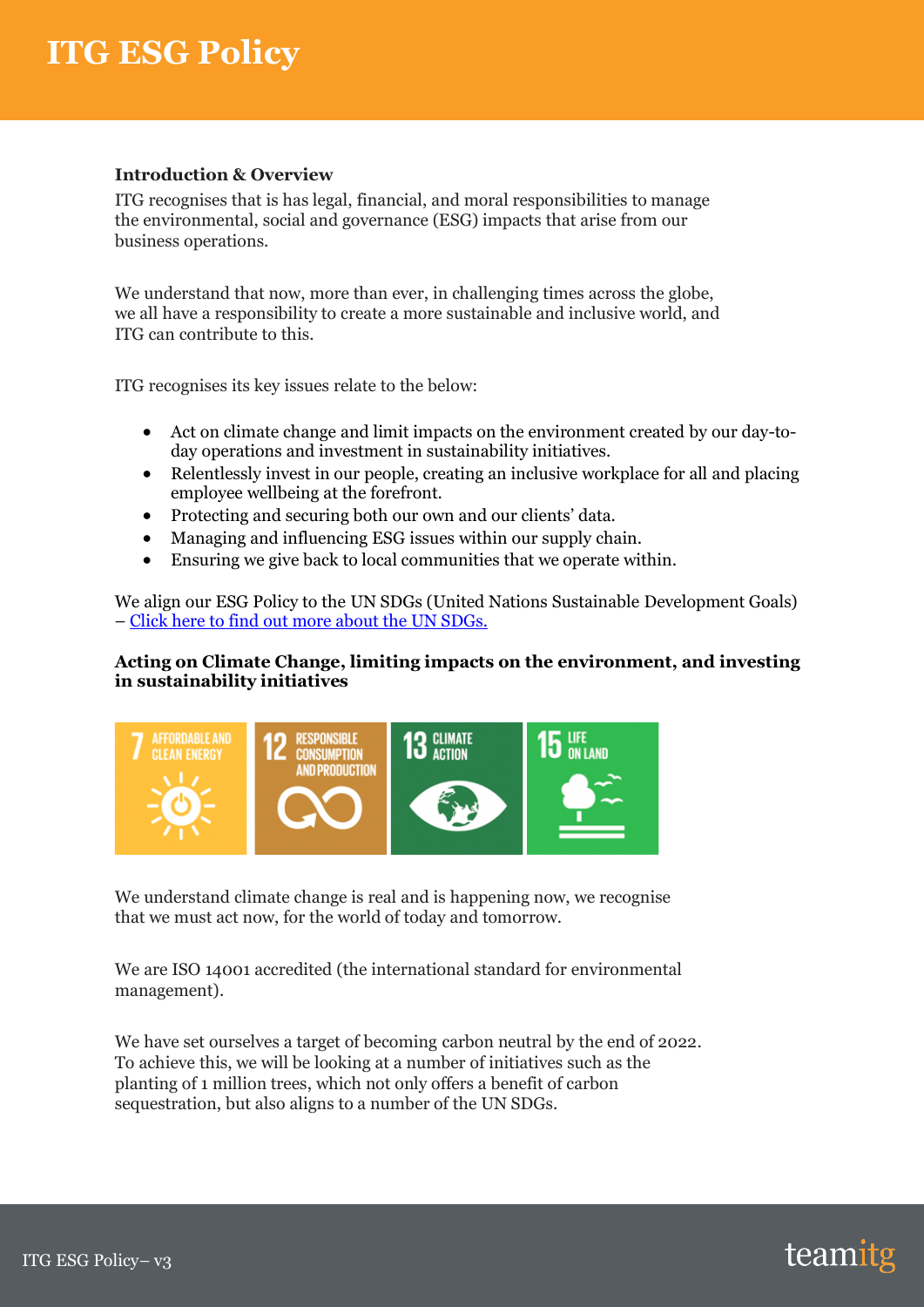We have also implemented a number of sustainability initiatives and are investigating further initiatives. We believe in continuous improvement, and we have never done the minimum at ITG.

All details about our stance on the environment, including our ambitions and targets can be found within our Environmental Policy.

### **Investing in our people, inclusivity, and wellbeing.**



We understand we are nothing without our incredible team. The recruitment, retention and development of talented individuals is key to the ongoing success and growth of our business. Induction training provides new employees with health and safety awareness and familiarisation with our business. ITG also sponsors professional qualifications and provides tailored skills training to support employees in fulfilling their roles and their personal development.

ITG has implemented a number of initiatives to promote employee wellbeing and create a positive workplace culture which include, but are not limited to:

- Wellbeing Champions (a point of contact and support for employees).
- Mental Health First Aiders (We appreciate that mental health is just as important as physical health and have a number of Mental Health First Aiders to provide support to employees).
- 1-to-1 counselling with a psychologist.
- Wellbeing workshops.
- 24/7 EAP Service.
- Employee Wellbeing Day (one day's additional leave over annual leave, which can be taken with 24 hours' notice).
- Health plans to enable employees to claim back costs of routine medical treatments.

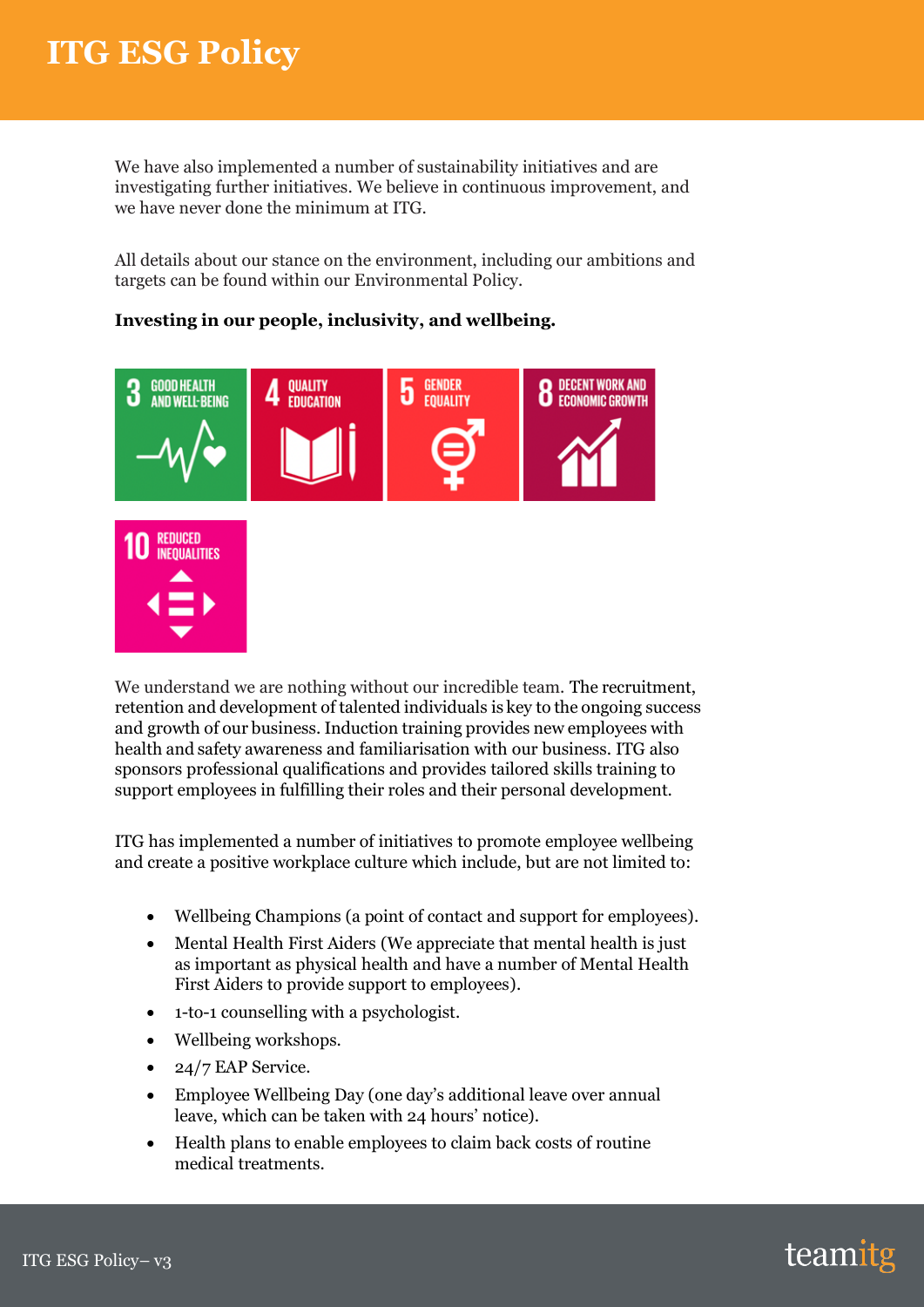- Family Friendly Leave (covering leave for maternity, paternity, adoption, etc.).
- Enhanced sick pay.
- Free fruit and drink.
- Social events for our teams.
- Life assurance.
- Salary sacrifice schemes (electric/hybrid car purchases, Cycle-to-Work scheme).
- Employee ACEs (employee recognition scheme, where employees receive cash bonuses if selected as an ACE).
- Employee forums (HR, H&S, etc. providing an open channel of communication for employees).
- Employee mentor programme.
- Flexible working (allowing up to 40% of the working week to be worked from home).
- Diversity Champions.

ITG has implemented a range of supporting policies to ensure that our people are provided with a safe, secure, dignified, and inclusive working environment. These policies and statements include, but are not limited to:

- Health & Safety Manual (incorporating the health and safety policy).
- DEI (Diversity, Equality and Inclusion) Policy.
- Dignity at Work Policy.
- Gender Pay-Gap Report.
- Modern-Day Slavery Statement.
	- Grievance Policy.
	- Family Friendly Policy.

We are proud to be a member of the leading LGBTQ+ charity Stonewall's Global Diversity Champions programme. Stonewall supports us with inclusive policies, and recruitment and selection processes.

Our ultimate goal is to become one of the UK's top 100 employers for LGBTQ+ people and, through our partnership with Stonewall, we absolutely believe we will achieve this.

Our full range of polices can be made available upon request.

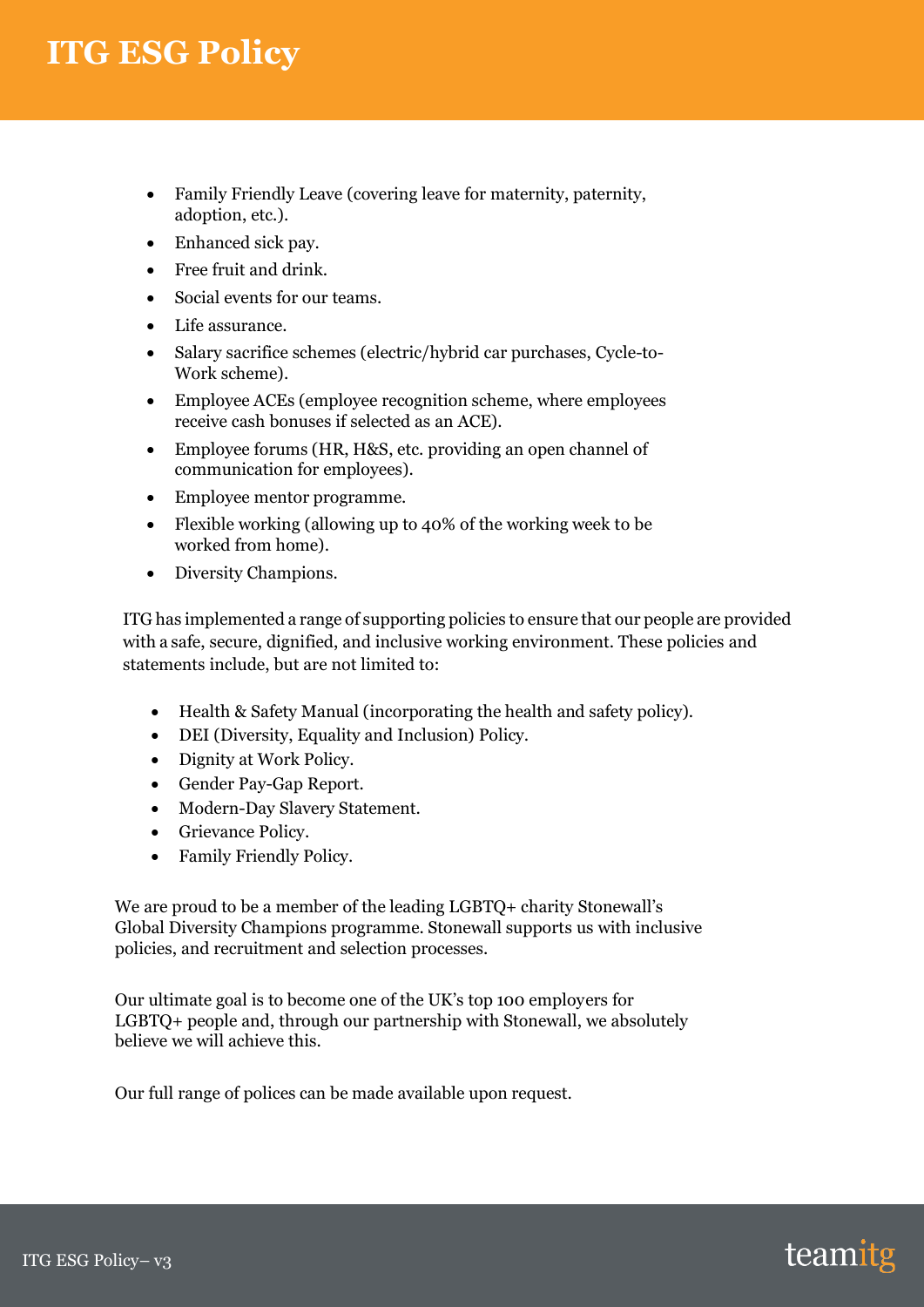## **Securing our own and our clients' data**



Our business fundamentally depends on building and maintaining the trust that our clients have in us, both in the integrity of our work and in the security of client information which we handle. Today, more than ever, information security is vital.

We are ISO 27001 accredited (the international standard for information security), and we employ a dedicated team to ensure information security is maintained to the highest level.

We have also developed a number of policies and procedures around information security. These polices include, but are not limited to:

- Privacy Policy
- Data Protection Policy.
- Anti-Bribery and Corruption Policy.
- Incident Response Plan.

## **Managing and influencing ESG issues within our supply chain.**



We understand that our supply chain and procurement processes can have significant negative impacts if not correctly and effectively managed.

All suppliers have to go through a set-up process that ensures that they align to, and meet, our requirements as detailed below:

- Due diligence screening through our Ethixbase Portal (checks for sanctions, etc.).
- Completion of supplier Health, Safety & CSR questionnaire (review their suitability based on responses).
- Signing our supplier code of conduct (details requirements for ethical working, etc.).
- Financial background (checks for CCJs, etc.).

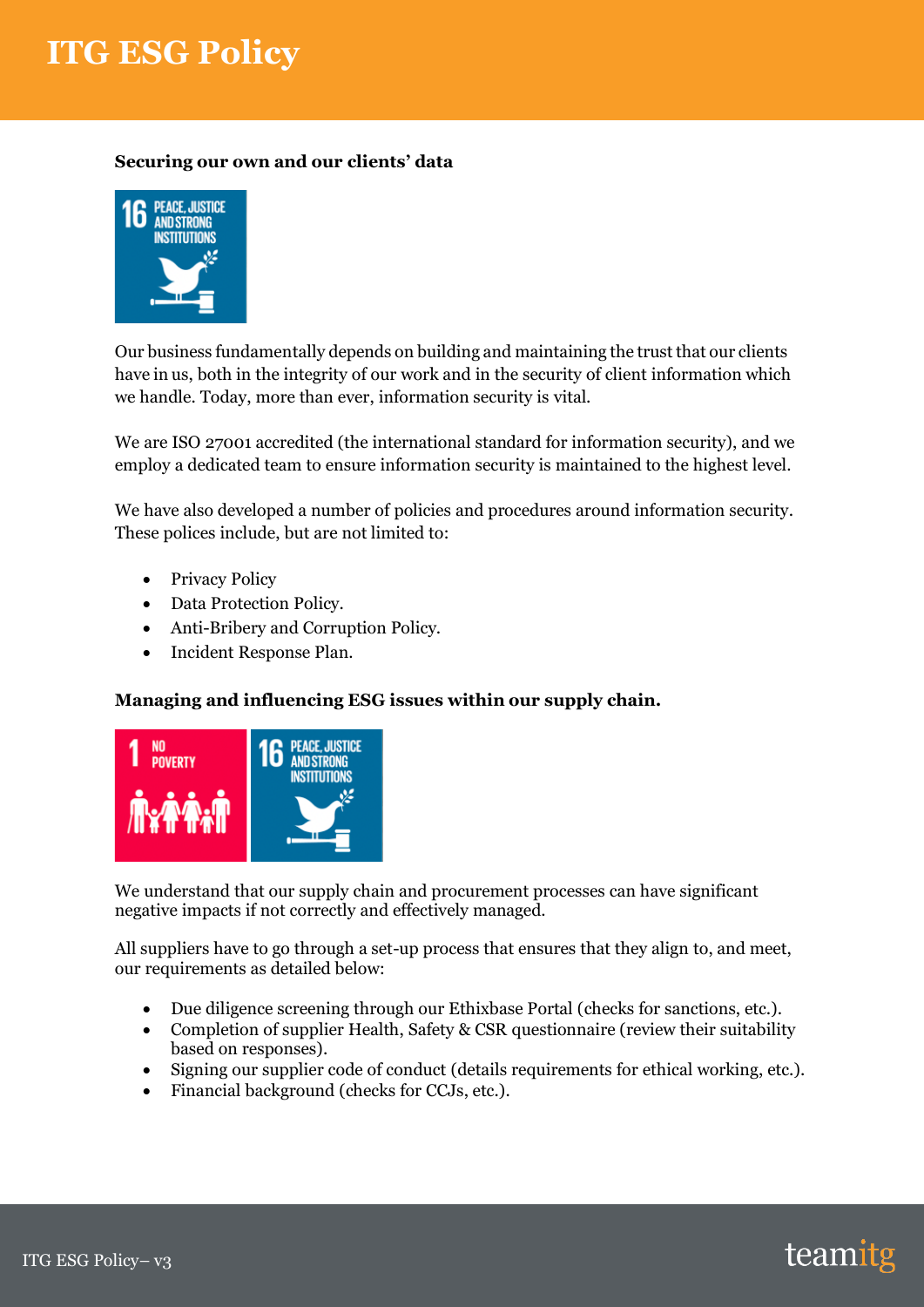Only once all of these steps have been completed will a supplier be approved.

Our Ethixbase portal also allows for continuous monitoring of all suppliers, so that we are consistently updated if any issues within our supply chain arise following approval.

We conduct monitoring on suppliers that provide physical works for us (installations, maintenance, etc.) to ensure that they work in a safe and methodical way.

We request all our suppliers implement a DRP (Disaster Recovery Plan).

All of ITG's key strategic suppliers that handle and manage data must be certified to ISO 27001.

#### **Giving back to our local communities.**



We understand the importance of nurturing and investing in our local communities.

We offer all our employees one day's paid leave for volunteering purposes so that they are able to benefit local communities. With over 1000 employees that's over 8,000 hours of volunteering the business is capable of providing to local communities, and we actively promote our employees to make use of this entitlement and to share their volunteering activities for promotion and communication across the business.

to prepare students for the after ressons, giving them the opportunity<br>key skills such as how to conduct themselves in an interview setting. Through our partnership with local schools and our School Academy, we aim to prepare students for life after lessons, giving them the opportunity to learn

From Summer 2021, we began offering a graduate programme in our London and Birmingham offices to provide students with a year-long placement to gain experience in their chosen fields by shadowing some of our incredible talent.

Our Enterprise scheme is our programme to help small and developing companies, often championing social good causes, to kick-start their own business journey. So far, we've invested over £500,000 and counting.

Every year we choose charities dear to our heart to support with our time, resources, and cash.

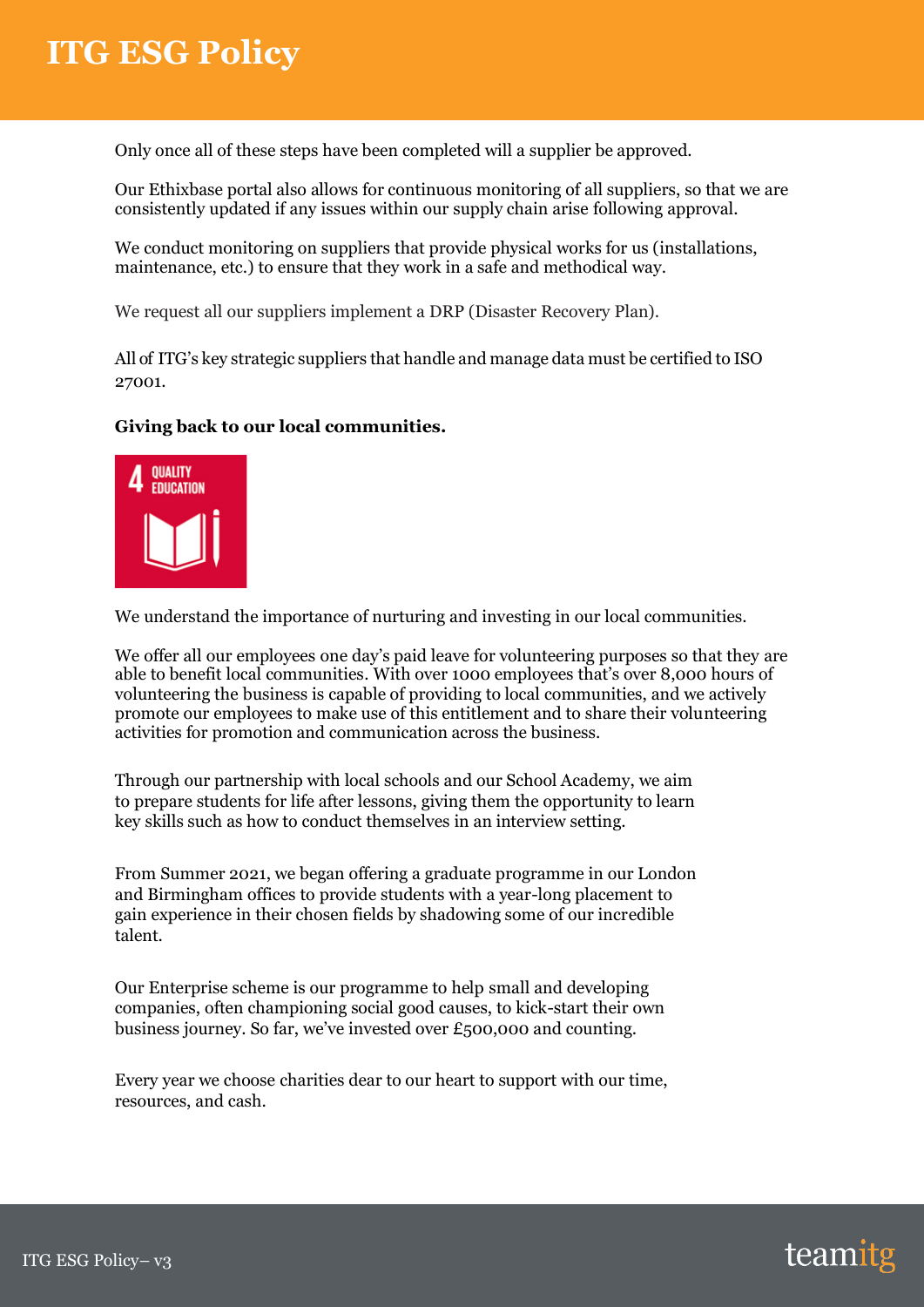#### **Policy Development and Implementation**

The development and implementation of this policy is the responsibility of the Health, Safety & CSR Manager.

#### **Communication**

This policy is available on request and will also be made available on the company intranet site C:live.

#### **Review**

This policy will be reviewed annually or when significant changes make a review necessary, whichever is sooner.



**Carl Brooks ITG (Health, Safety & CSR Manager)**

Version History

| Document<br>ref: | Version        | Date       | Release and<br>change<br>details | Author             | Approver |
|------------------|----------------|------------|----------------------------------|--------------------|----------|
| $CSR-04$         |                | May 2018   | First draft                      | Darren             | Darren   |
|                  |                |            |                                  | Lowe               | Lowe     |
| $CSR-04$         | $\overline{2}$ | August     | Annual                           | Darren             | Darren   |
|                  |                | 2019       | review                           | Lowe               | Lowe     |
| $CSR-04$         | 3              | April 2022 | Annual                           | <b>Carl Brooks</b> | Darren   |
|                  |                |            | review                           |                    | Lowe     |